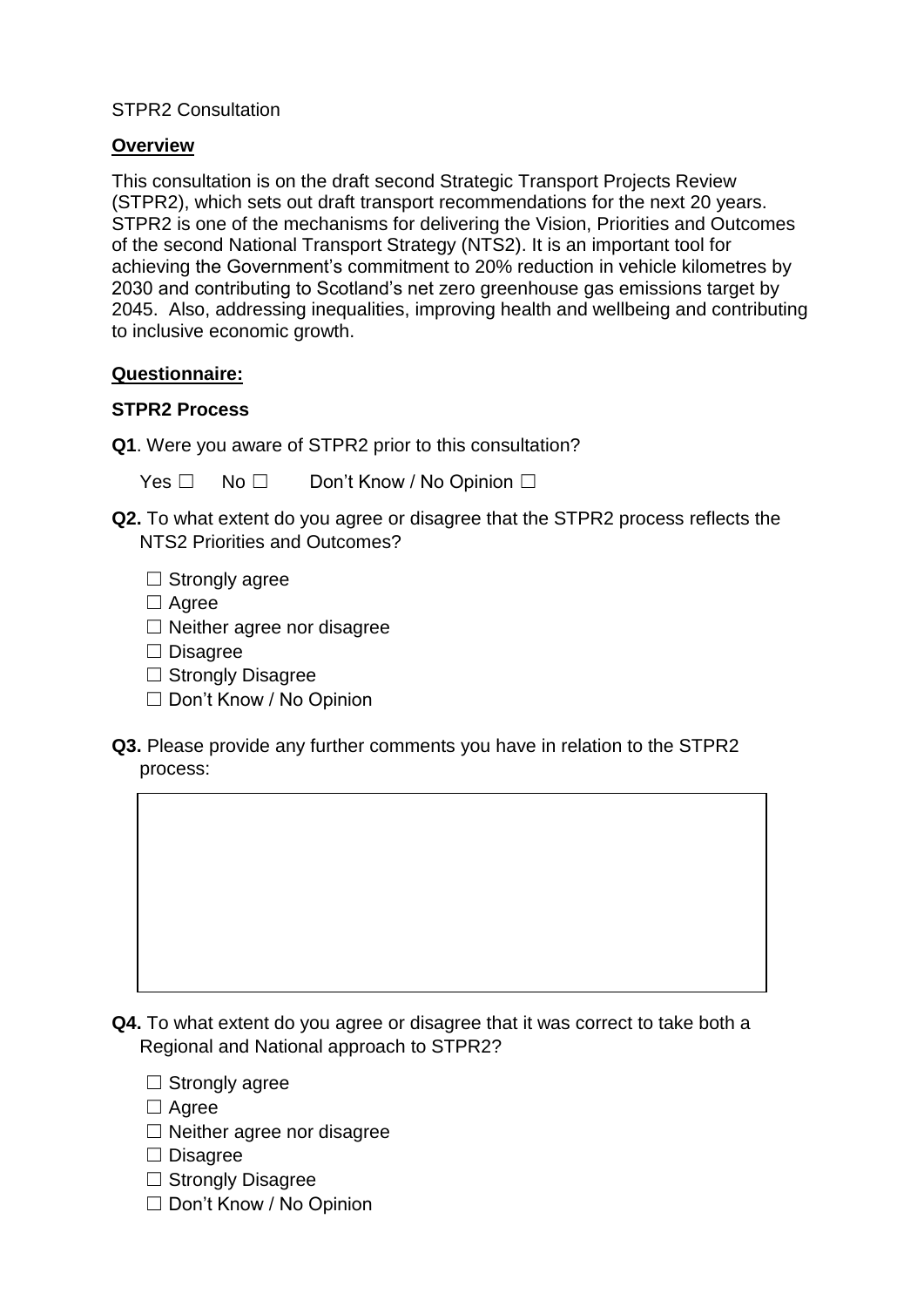**Q5.** Please provide any further comments:

- **Q6.** To what extent do you agree or disagree that the engagement process has allowed you to provide a contribution to STPR2?
	- □ Strongly agree
	- ☐ Agree
	- □ Neither agree nor disagree
	- ☐ Disagree
	- □ Strongly Disagree
	- ☐ Don't Know / No Opinion
- **Q7.** Please provide any further comments you have on the engagement carried out throughout STPR2.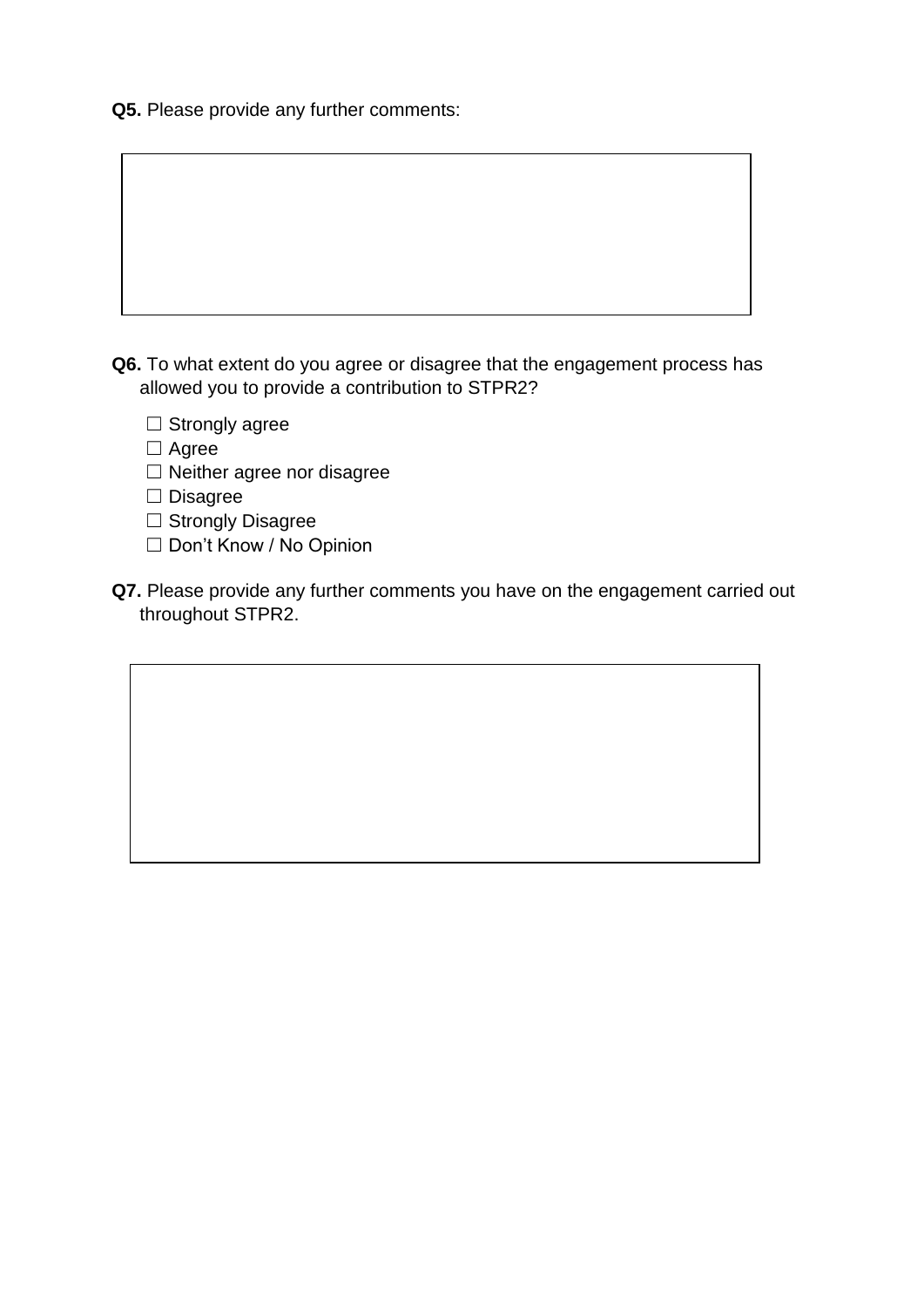# **Key Themes**

STPR2 recommendations are grouped under six key themes:

- 1. Improving active travel infrastructure
- 2. Influencing travel choices and behaviours
- 3. Enhancing access to affordable public transport
- 4. Decarbonising transport
- 5. Increasing safety and resilience on the strategic transport network
- 6. Strengthening strategic connections

**Q8.** Which of the overall key themes is your / your organisation's **top priority**?

- $\Box$  1. Improving active travel infrastructure
- $\Box$  2. Influencing travel choices and behaviours
- $\Box$  3. Enhancing access to affordable public transport
- ☐ 4. Decarbonising transport
- $\Box$  5. Increasing safety and resilience on the strategic transport network
- ☐ 6. Strengthening strategic connections
- ☐ Don't Know / No Opinion
- **Q9.** Which of the overall key themes is your / your organisation's **lowest priority**?
	- $\Box$  1. Improving active travel infrastructure
	- ☐ 2. Influencing travel choices and behaviours
	- ☐ 3. Enhancing access to affordable public transport
	- ☐ 4. Decarbonising transport
	- ☐ 5. Increasing safety and resilience on the strategic transport network
	- ☐ 6. Strengthening strategic connections
	- ☐ Don't Know / No Opinion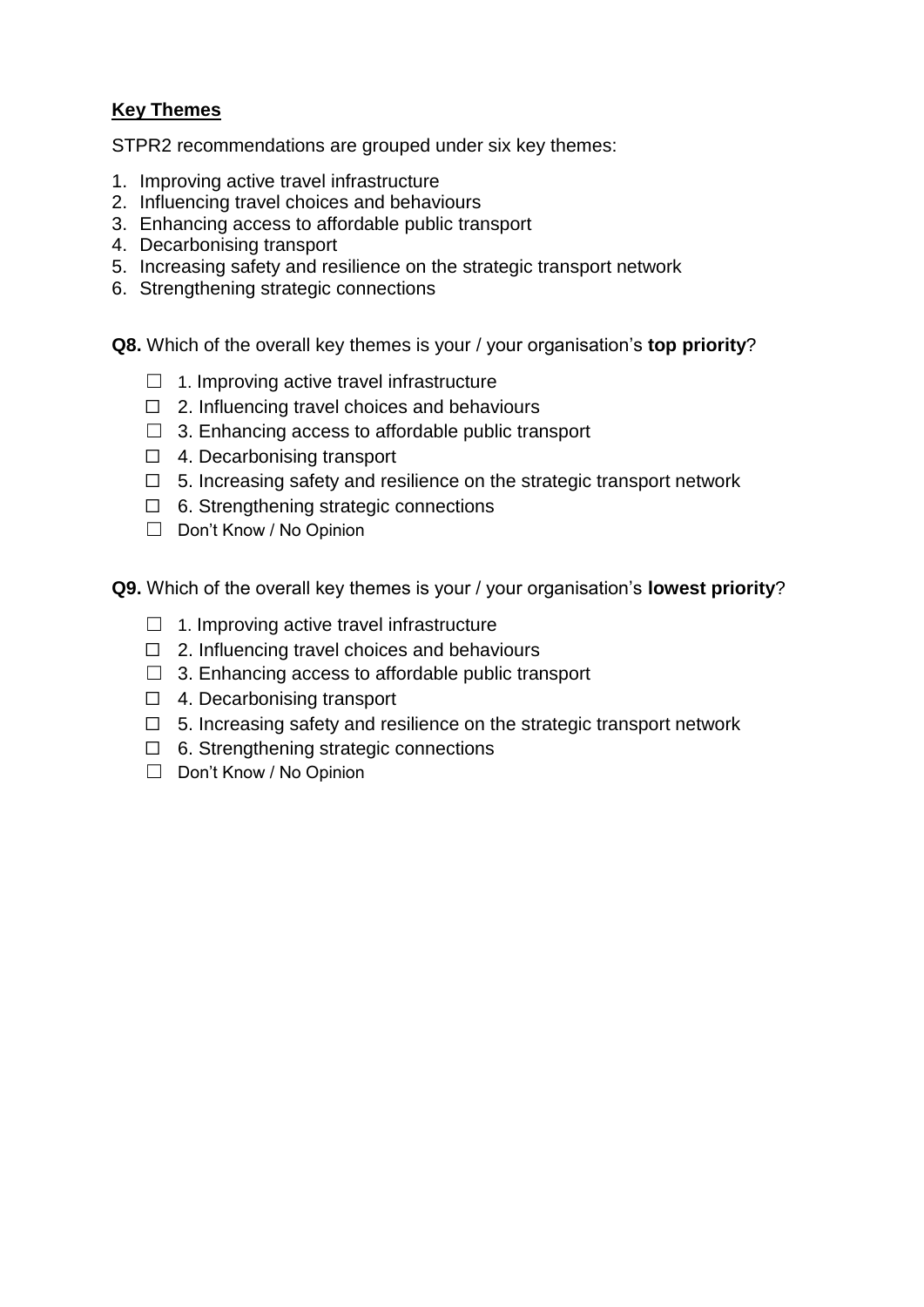# **STPR2 Key Themes and Recommendations**

#### **A. Improving Active Travel Infrastructure**

**Q10.** To what extent do you agree or disagree that the recommendations under this theme will contribute to Improving Active Travel Infrastructure?

|                                           | Strongly<br>Agree | Agree | Neither<br>Agree<br>Nor | <b>Disagree</b> | Strongly<br><b>Disagree</b> | Don't<br>Know/<br>No. |
|-------------------------------------------|-------------------|-------|-------------------------|-----------------|-----------------------------|-----------------------|
| Recommendations (1-5):                    |                   |       | <b>Disagree</b>         |                 |                             | Opinion               |
| 1. Connected neighbourhoods               |                   |       |                         |                 |                             |                       |
| 2. Active freeways                        |                   |       |                         |                 |                             |                       |
| 3. Village-town active travel connections |                   |       |                         |                 |                             |                       |
| 4. Connecting towns by active travel      |                   |       |                         |                 |                             |                       |
| 5. Long distance active travel network    |                   |       |                         |                 |                             |                       |

## **Q11.** Which of these recommendations would you prioritise to contribute to Improving Active Travel Infrastructure?

| Recommendations (1-5):                    | High<br>Priority | Medium<br>Priority | Low<br>Priority | Do not<br>support this<br>recommendation | Don't<br>Know/<br>No.<br>Opinion |
|-------------------------------------------|------------------|--------------------|-----------------|------------------------------------------|----------------------------------|
| 1. Connected neighbourhoods               |                  |                    |                 |                                          |                                  |
| 2. Active freeways                        |                  |                    |                 |                                          |                                  |
| 3. Village-town active travel connections |                  |                    |                 |                                          |                                  |
| 4. Connecting towns by active travel      |                  |                    |                 |                                          |                                  |
| 5. Long distance active travel network    |                  |                    |                 |                                          |                                  |

**Q12.** Do the recommendations under this theme address the transport needs of your local or regional area or the people your organisation represents?

Yes □ No □ Don't Know / No Opinion □

**Q13.** Please provide any additional comments you have on the theme Improving Active Travel Infrastructure and the recommendations within it.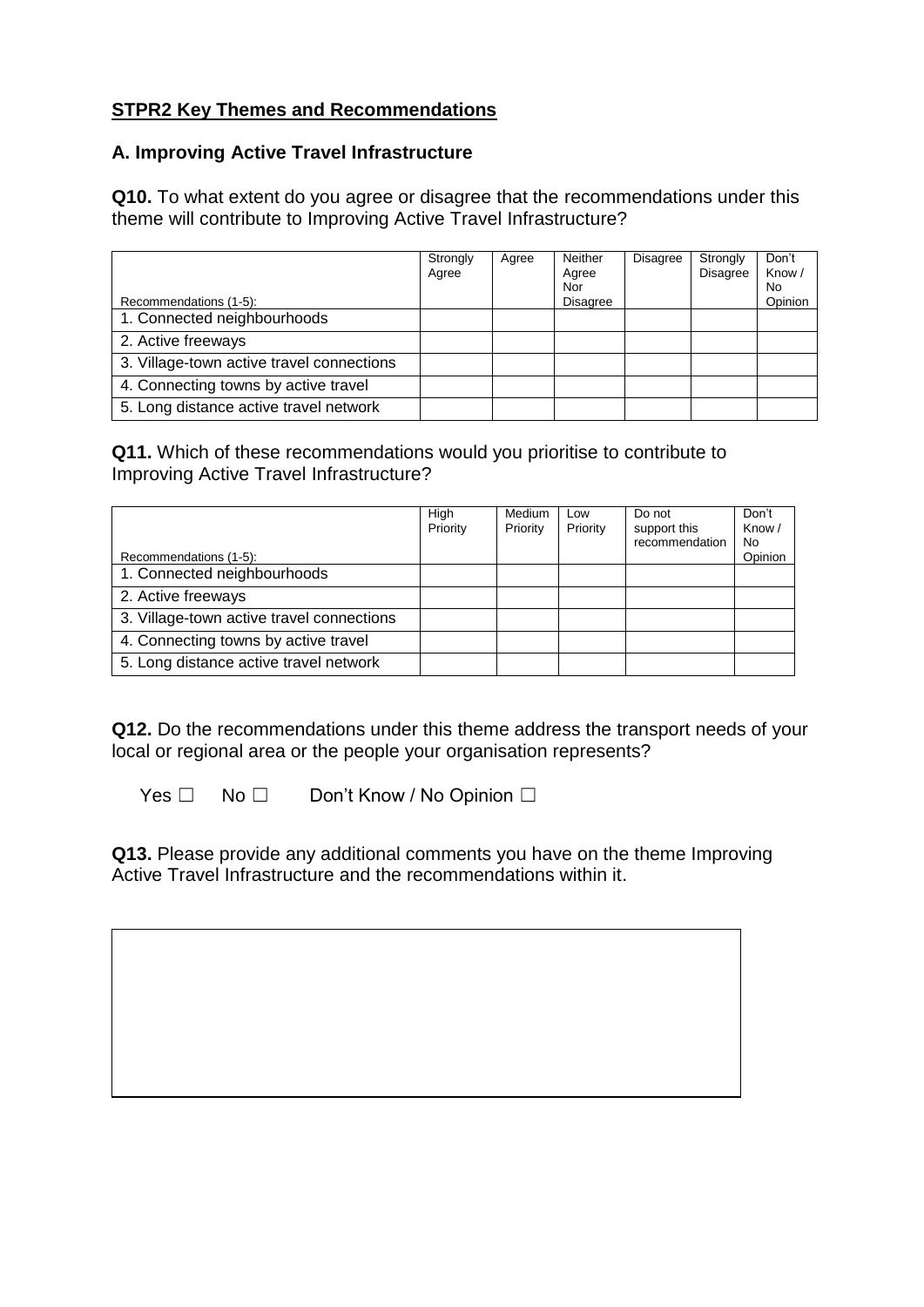# **2. Influencing Travel Choices and Behaviours**

**Q14**. To what extent do you agree or disagree that the recommendations under this theme contribute to Influencing Travel Choices and Behaviours?

|                                         | Strongly<br>Agree | Agree | Neither<br>Agree<br>Nor | <b>Disagree</b> | Strongly<br><b>Disagree</b> | Don't<br>Know/<br>No. |
|-----------------------------------------|-------------------|-------|-------------------------|-----------------|-----------------------------|-----------------------|
| Recommendations (6-10):                 |                   |       | <b>Disagree</b>         |                 |                             | Opinion               |
| 6. Behaviour change initiatives         |                   |       |                         |                 |                             |                       |
| 7. Changing road user behaviour         |                   |       |                         |                 |                             |                       |
| 8. Increasing active travel to school   |                   |       |                         |                 |                             |                       |
| 9. Improving access to bikes            |                   |       |                         |                 |                             |                       |
| 10. Expansion of 20mph limits and zones |                   |       |                         |                 |                             |                       |

**Q15.** Which of these recommendations would you prioritise to contribute to Influencing Travel Choices and Behaviours?

| Recommendations (6-10):                 | High<br>Priority | Medium<br>Priority | Low<br>Priority | Do not<br>support this<br>recommendation | Don't<br>Know/<br>No.<br>Opinion |
|-----------------------------------------|------------------|--------------------|-----------------|------------------------------------------|----------------------------------|
| 6. Behavioural change initiatives       |                  |                    |                 |                                          |                                  |
| 7. Changing road user behaviour         |                  |                    |                 |                                          |                                  |
| 8. Increasing active travel to school   |                  |                    |                 |                                          |                                  |
| 9. Improving access to bikes            |                  |                    |                 |                                          |                                  |
| 10. Expansion of 20mph limits and zones |                  |                    |                 |                                          |                                  |

**Q16.** Do the recommendations under this theme address the transport needs of your local or regional area or the people your organisation represents?

Yes □ No □ Don't Know / No Opinion □

**Q17.** Please provide any additional comments you have on the theme Influencing Travel Choices and Behaviours and the recommendations within it.

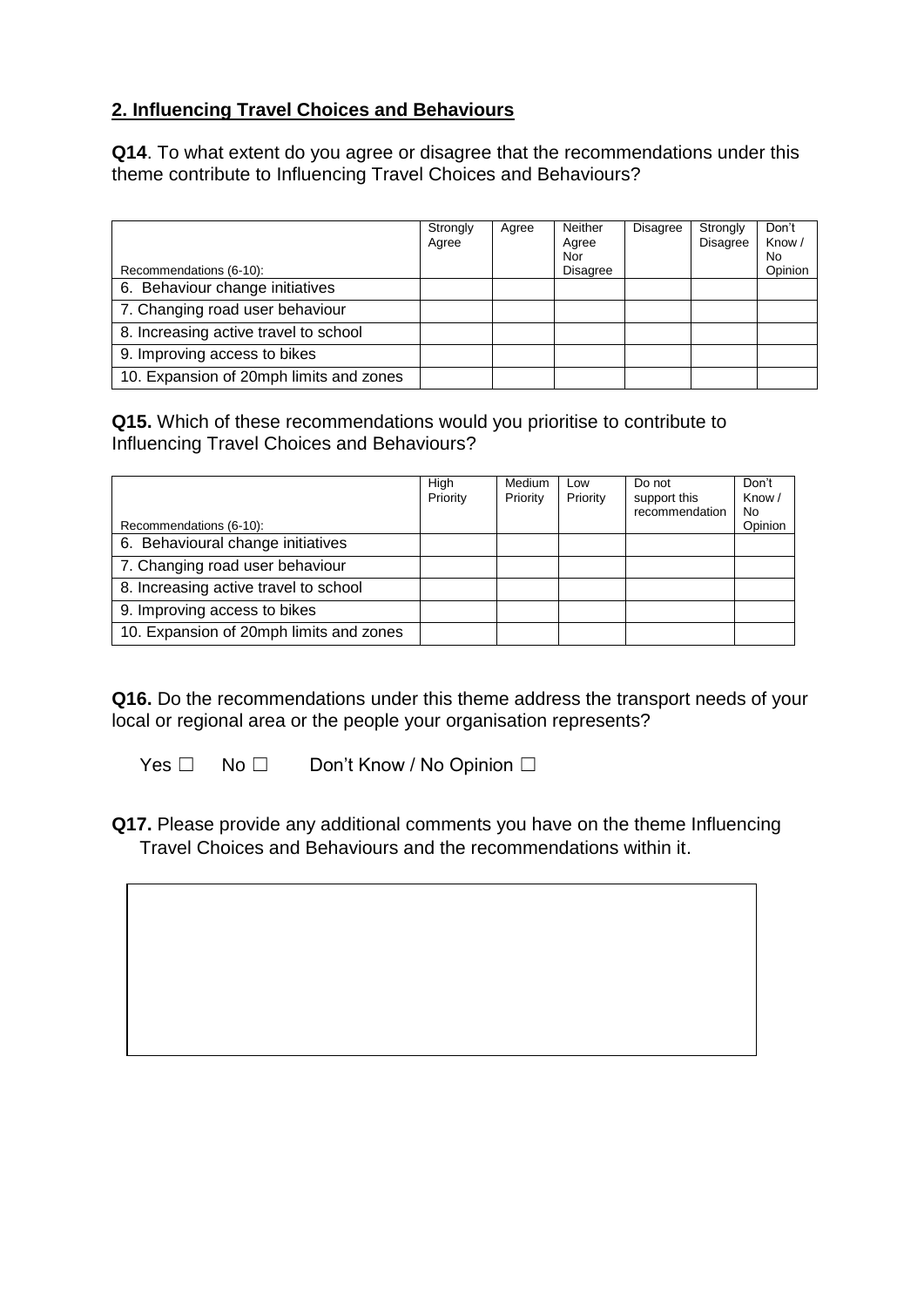# **3. Enhancing Access to Affordable Public Transport**

**Q18.** To what extent do you agree or disagree that the recommendations under this theme contribute to Enhancing Access to Affordable Public Transport

|                                                                     | Strongly<br>Agree | Agree | Neither<br>Agree<br>Nor | <b>Disagree</b> | Strongly<br><b>Disagree</b> | Don't<br>Know /<br><b>No</b> |
|---------------------------------------------------------------------|-------------------|-------|-------------------------|-----------------|-----------------------------|------------------------------|
| Recommendations (11-23):                                            |                   |       | <b>Disagree</b>         |                 |                             | Opinion                      |
| 11. Clyde Metro                                                     |                   |       |                         |                 |                             |                              |
| 12. Edinburgh & South East Scotland<br><b>Mass Transit</b>          |                   |       |                         |                 |                             |                              |
| 13. Aberdeen Rapid Transit                                          |                   |       |                         |                 |                             |                              |
| 14. Provision of strategic bus priority<br>measures                 |                   |       |                         |                 |                             |                              |
| 15. Highland Mainline rail corridor<br>enhancements                 |                   |       |                         |                 |                             |                              |
| 16. Perth-Dundee-Aberdeen rail corridor<br>enhancement              |                   |       |                         |                 |                             |                              |
| 17. Edinburgh/Glasgow - Perth/Dundee<br>rail corridor enhancement   |                   |       |                         |                 |                             |                              |
| 18. Supporting integrated journeys at ferry<br>terminals            |                   |       |                         |                 |                             |                              |
| 19. Infrastructure to provide access for all<br>at railway stations |                   |       |                         |                 |                             |                              |
| 20. Investment in DRT and MaaS                                      |                   |       |                         |                 |                             |                              |
| 21. Improved public transport passenger<br>interchange facilities   |                   |       |                         |                 |                             |                              |
| 22. Framework for delivery of mobility<br>hubs                      |                   |       |                         |                 |                             |                              |
| 23. Smart, integrated public transport<br>ticketing                 |                   |       |                         |                 |                             |                              |

## **Q19.** Which of these recommendations would you prioritise to contribute to Enhancing Access to Affordable Public Transport?

|                                                                     | High<br>Priority | Medium<br>Priority | Low<br>Priority | Do not<br>support this<br>recommendation | Don't<br>Know $/$<br><b>No</b> |
|---------------------------------------------------------------------|------------------|--------------------|-----------------|------------------------------------------|--------------------------------|
| Recommendations (11-23):                                            |                  |                    |                 |                                          | Opinion                        |
| 11. Clyde Metro                                                     |                  |                    |                 |                                          |                                |
| 12. Edinburgh & South East Scotland Mass<br>Transit                 |                  |                    |                 |                                          |                                |
| 13. Aberdeen Rapid Transit                                          |                  |                    |                 |                                          |                                |
| 14. Provision of strategic bus priority measures                    |                  |                    |                 |                                          |                                |
| 15. Highland Mainline rail corridor<br>enhancements                 |                  |                    |                 |                                          |                                |
| 16. Perth-Dundee-Aberdeen rail corridor<br>enhancement              |                  |                    |                 |                                          |                                |
| 17. Edinburgh/Glasgow - Perth/Dundee rail<br>corridor enhancement   |                  |                    |                 |                                          |                                |
| 18. Supporting integrated journeys at ferry<br>terminals            |                  |                    |                 |                                          |                                |
| 19. Infrastructure to provide access for all at<br>railway stations |                  |                    |                 |                                          |                                |
| 20. Investment in DRT and MaaS                                      |                  |                    |                 |                                          |                                |
| 21. Improved public transport passenger<br>interchange facilities   |                  |                    |                 |                                          |                                |
| 22. Framework for delivery of mobility hubs                         |                  |                    |                 |                                          |                                |
| 23. Smart, integrated public transport ticketing                    |                  |                    |                 |                                          |                                |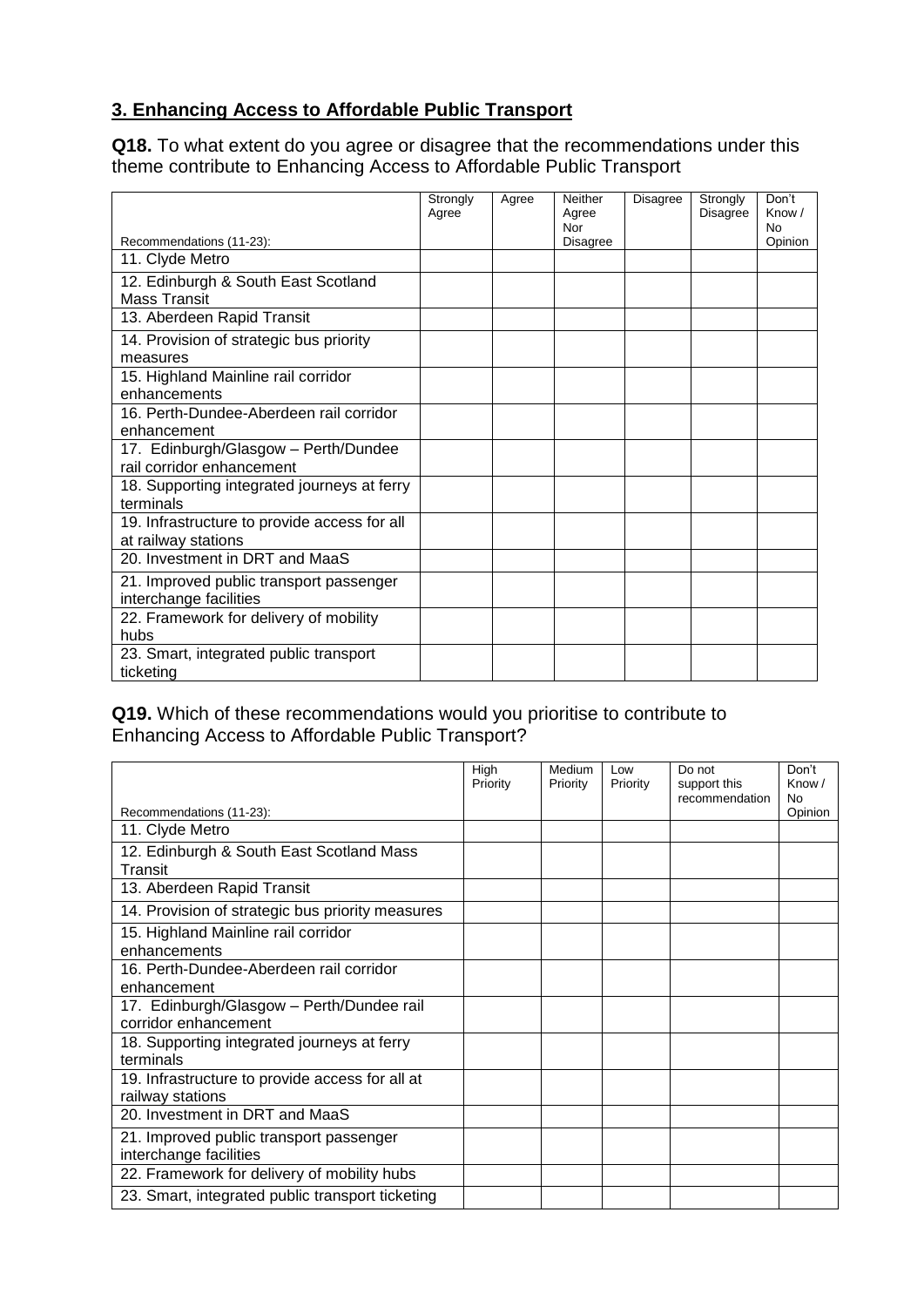**Q20.** Do the recommendations under this theme address the transport needs of your local or regional area or the people your organisation represents?

Yes □ No □ Don't Know / No Opinion □

**Q21.** Please provide any additional comments you have on the theme Enhancing Access to Affordable Public Transport and the recommendations within it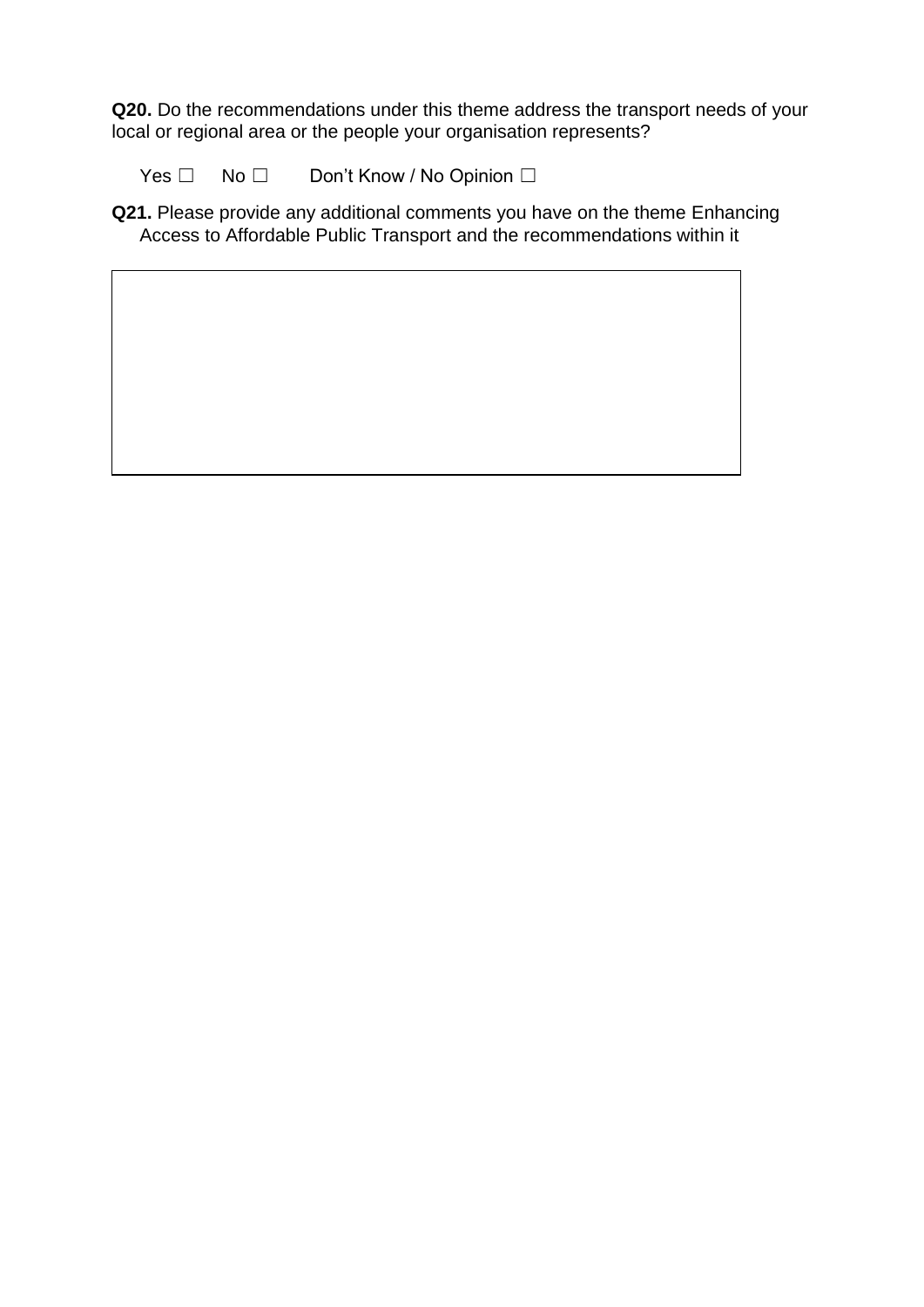# **4. Decarbonising Transport**

**Q22.** To what extent do you agree or disagree that the recommendations under this theme contribute to Decarbonising Transport ?

|                                                              | Strongly<br>Agree | Agree | <b>Neither</b><br>Agree<br>Nor | <b>Disagree</b> | Strongly<br><b>Disagree</b> | Don't<br>Know/<br>No. |
|--------------------------------------------------------------|-------------------|-------|--------------------------------|-----------------|-----------------------------|-----------------------|
| Recommendations (24-28):                                     |                   |       | <b>Disagree</b>                |                 |                             | Opinion               |
| 24. Ferry vessel renewal and replacement                     |                   |       |                                |                 |                             |                       |
| and decarbonisation                                          |                   |       |                                |                 |                             |                       |
| 25. Rail decarbonisation                                     |                   |       |                                |                 |                             |                       |
| 26. Decarbonisation of bus network                           |                   |       |                                |                 |                             |                       |
| 27. Behaviour change and modal shift for<br>freight          |                   |       |                                |                 |                             |                       |
| 28. Zero emissions vehicles and<br>infrastructure transition |                   |       |                                |                 |                             |                       |

# **Q23.** Which of these recommendations would you prioritise to contribute to Decarbonising Transport?

| Recommendations (24-28):                                        | High<br>Priority | Medium<br>Priority | Low<br>Priority | Do not<br>support this<br>recommendation | Don't<br>Know /<br>No.<br>Opinion |
|-----------------------------------------------------------------|------------------|--------------------|-----------------|------------------------------------------|-----------------------------------|
| 24. Ferry vessel renewal and replacement<br>and decarbonisation |                  |                    |                 |                                          |                                   |
| 25. Rail decarbonisation                                        |                  |                    |                 |                                          |                                   |
| 26. Decarbonisation of bus network                              |                  |                    |                 |                                          |                                   |
| 27. Behaviour change and modal shift for<br>freight             |                  |                    |                 |                                          |                                   |
| 28. Zero emissions vehicles and<br>infrastructure transition    |                  |                    |                 |                                          |                                   |

**Q24**. Do the recommendations under this theme address the transport needs of your local or regional area or the people your organisation represents?

Yes □ No □ Don't Know / No Opinion □

**Q25**. Please provide any additional comments you have on the theme Decarbonising Transport and the recommendations within it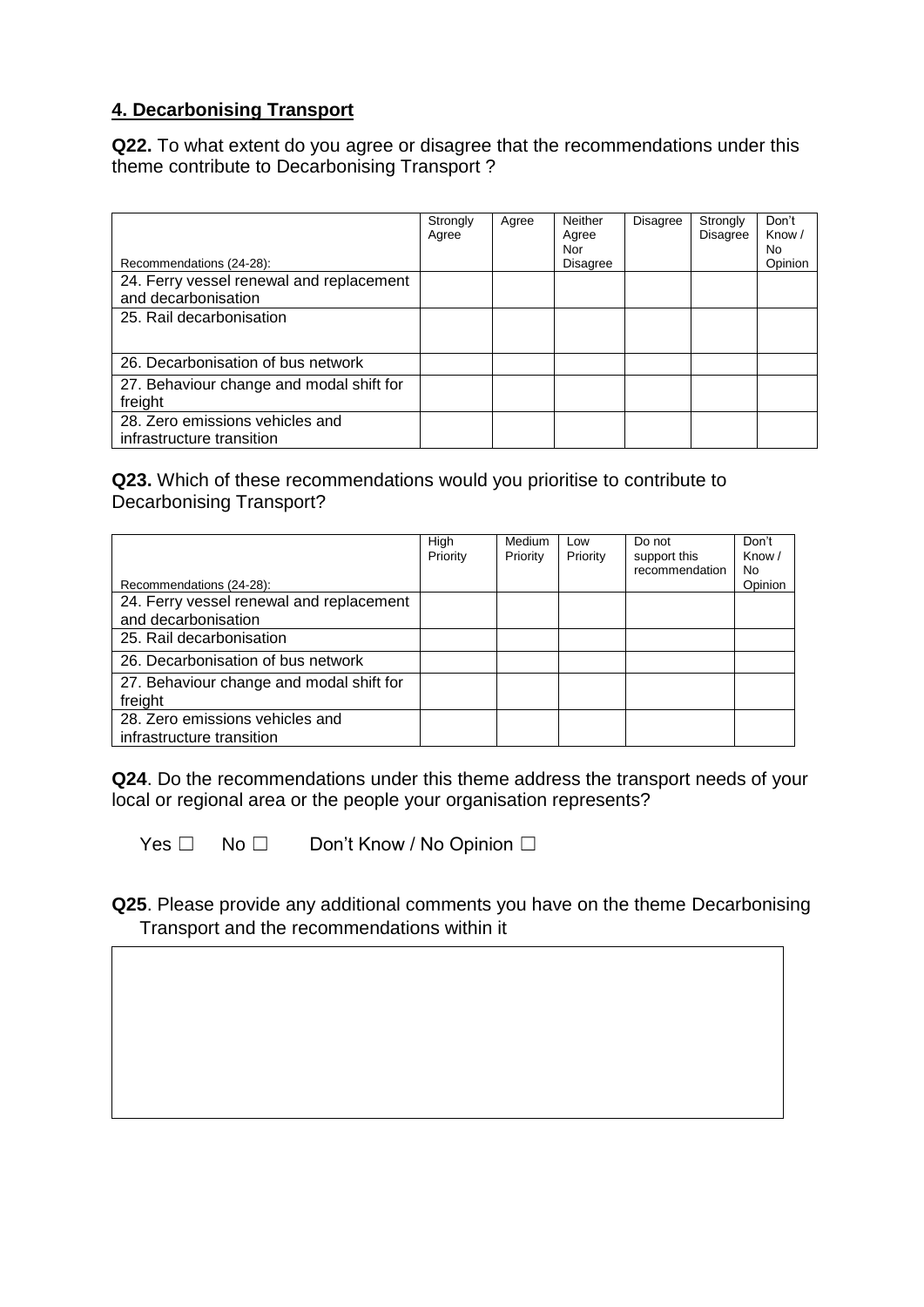# **5. Increasing Safety and Resilience on the Strategic Transport Network**

**Q26.** To what extent do you agree or disagree that the recommendations under this theme contribute to Increasing Safety and Resilience on the Strategic Transport Network?

|                                                                                          | Strongly<br>Agree | Agree | Neither<br>Agree<br>Nor | <b>Disagree</b> | Strongly<br><b>Disagree</b> | Don't<br>Know/<br>No. |
|------------------------------------------------------------------------------------------|-------------------|-------|-------------------------|-----------------|-----------------------------|-----------------------|
| Recommendations (29-38):                                                                 |                   |       | <b>Disagree</b>         |                 |                             | Opinion               |
| 29. Access to Argyll A83                                                                 |                   |       |                         |                 |                             |                       |
| 30.<br>Trunk road and motorway safety<br>Improvements                                    |                   |       |                         |                 |                             |                       |
| 31. Trunk road and motorway network<br>climate change adaption and<br>resilience         |                   |       |                         |                 |                             |                       |
| 32. Trunk road and motorway network<br>renewal for reliability, resilience and<br>safety |                   |       |                         |                 |                             |                       |
| 33, 34, 35                                                                               |                   |       |                         |                 |                             |                       |
| <b>Enhancing Intelligent Transport Systems</b>                                           |                   |       |                         |                 |                             |                       |
| Strategy for improving rest and<br>36.<br>welfare facilities for hauliers                |                   |       |                         |                 |                             |                       |
| 37. Improving active travel on trunk roads<br>through communities                        |                   |       |                         |                 |                             |                       |
| 38. Speed management plan                                                                |                   |       |                         |                 |                             |                       |

**Q27**. Which of these recommendations would you prioritise to contribute to Increasing Safety and Resilience on the Strategic Transport Network?

|                                                                                          | High<br>Priority | Medium<br>Priority | l ow<br>Priority | Do not<br>support this | Don't<br>Know /<br>N <sub>0</sub> |
|------------------------------------------------------------------------------------------|------------------|--------------------|------------------|------------------------|-----------------------------------|
| Recommendations (29-38):                                                                 |                  |                    |                  | recommendation         | Opinion                           |
| Access to Argyll A83<br>29.                                                              |                  |                    |                  |                        |                                   |
| 30. Trunk road and motorway safety<br>Improvements                                       |                  |                    |                  |                        |                                   |
| 31. Trunk road and motorway network<br>climate change adaption and<br>resilience         |                  |                    |                  |                        |                                   |
| 32. Trunk road and motorway network<br>renewal for reliability, resilience and<br>safety |                  |                    |                  |                        |                                   |
| 33, 34, 35                                                                               |                  |                    |                  |                        |                                   |
| <b>Enhancing Intelligent Transport Systems</b>                                           |                  |                    |                  |                        |                                   |
| Strategy for improving rest and<br>36.<br>welfare facilities for hauliers                |                  |                    |                  |                        |                                   |
| 37. Improving active travel on trunk roads<br>through communities                        |                  |                    |                  |                        |                                   |
| 38. Speed management plan                                                                |                  |                    |                  |                        |                                   |

**Q28**. Do the recommendations under this theme address the transport needs of your local or regional area or the people your organisation represents?

Yes □ No □ Don't Know / No Opinion □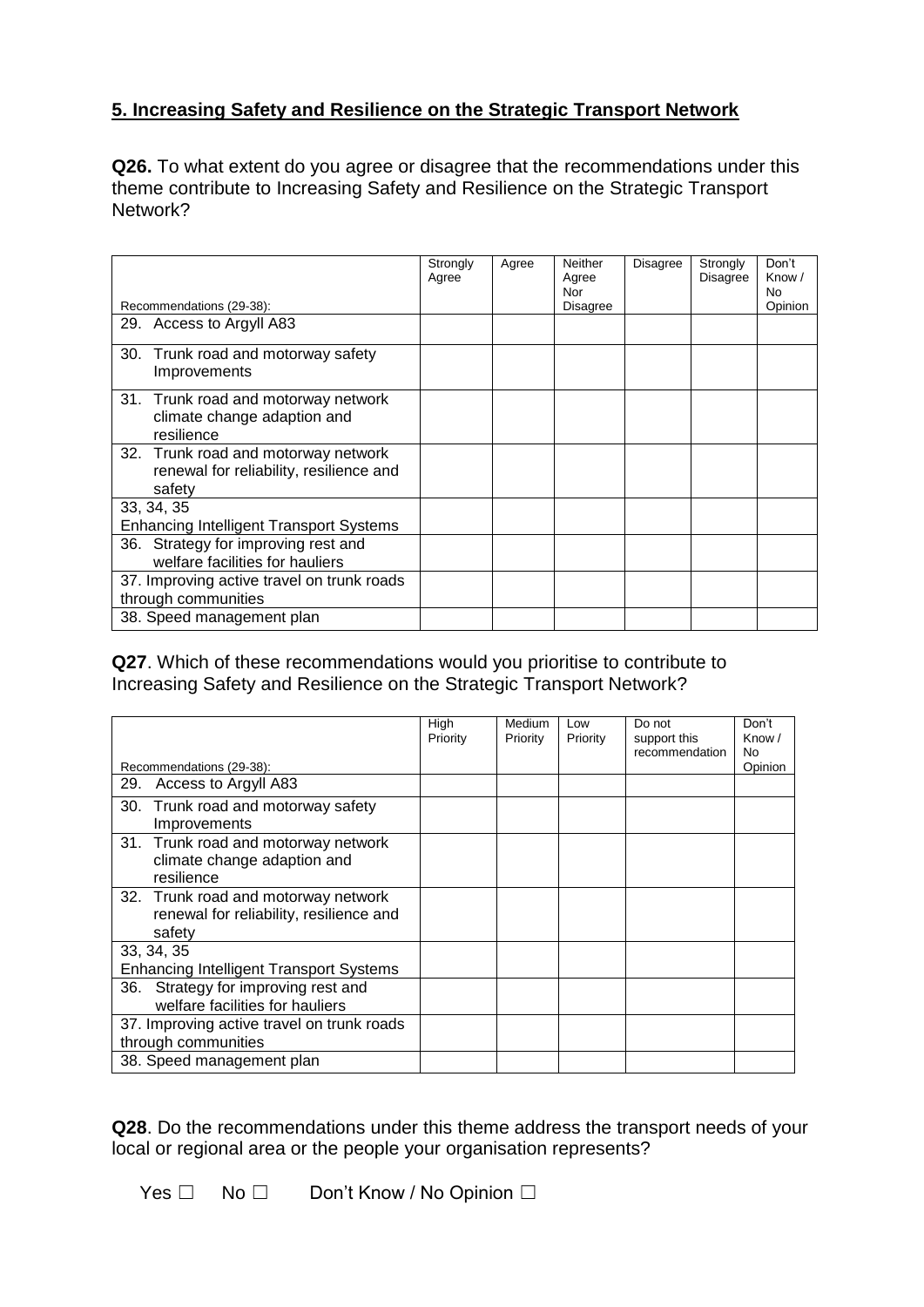**Q29**. Please provide any additional comments you have on the theme Increasing Safety and Resilience on the Strategic Transport Network and the recommendations within it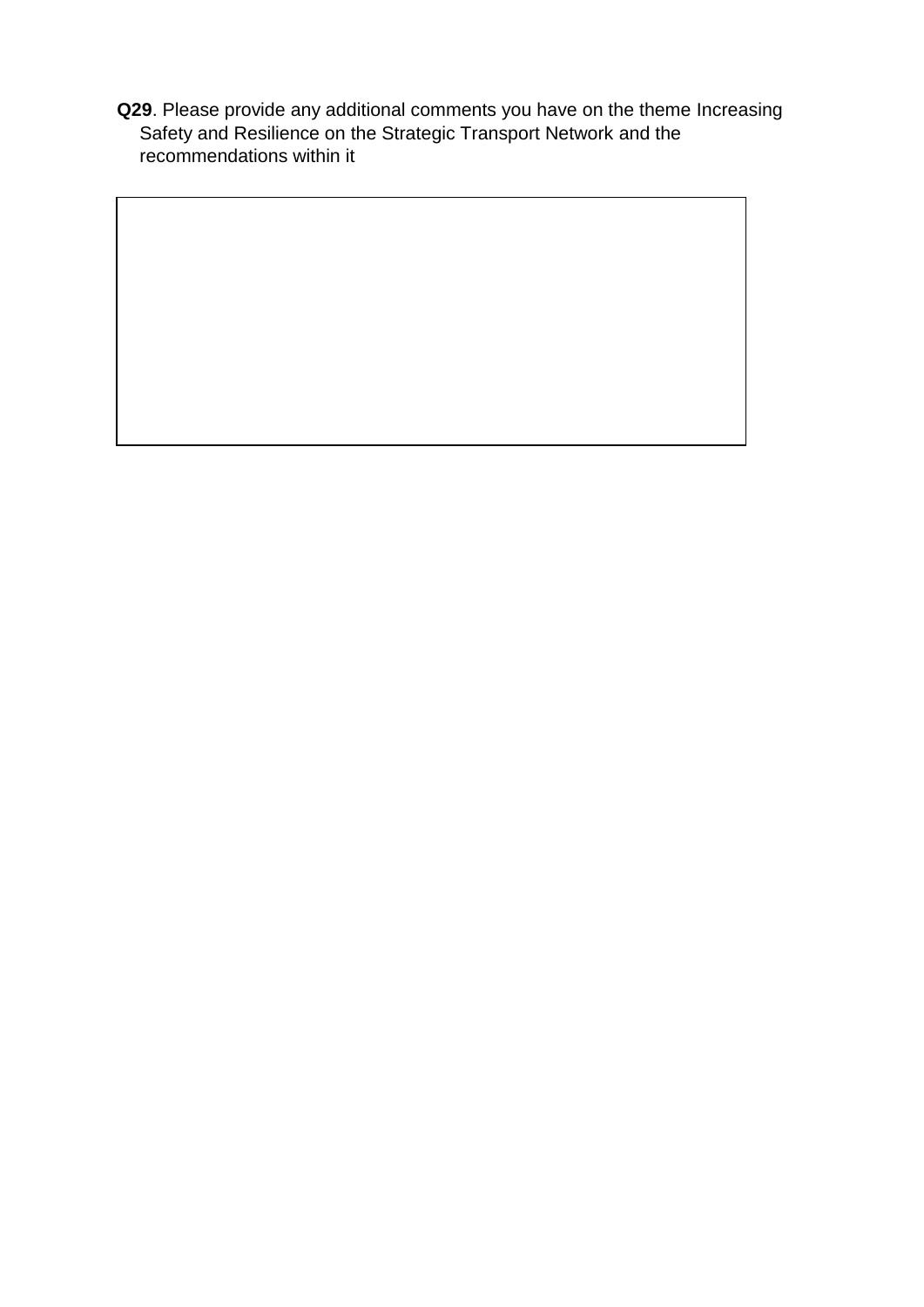# **6. Strengthening Strategic Connections**

**Q30.** To what extent do you agree or disagree that the recommendations under this theme contribute to Strengthening Strategic Connections?

|     | Recommendations (39-45):                                    | Strongly<br>Agree | Agree | <b>Neither</b><br>Agree<br>Nor<br>Disagree | <b>Disagree</b> | Strongly<br><b>Disagree</b> | Don't<br>Know /<br>No.<br>Opinion |
|-----|-------------------------------------------------------------|-------------------|-------|--------------------------------------------|-----------------|-----------------------------|-----------------------------------|
| 39. | Sustainable access to Grangemouth<br><b>Investment Zone</b> |                   |       |                                            |                 |                             |                                   |
| 40. | Access to Stranraer and ports at<br>Cairnryan               |                   |       |                                            |                 |                             |                                   |
| 41. | Potential fixed links in Outer<br><b>Hebrides and Mull</b>  |                   |       |                                            |                 |                             |                                   |
| 42. | Investment in port infrastructure                           |                   |       |                                            |                 |                             |                                   |
| 43. | Major station masterplans                                   |                   |       |                                            |                 |                             |                                   |
| 44. | Rail freight terminals                                      |                   |       |                                            |                 |                             |                                   |
| 45. | High speed and cross Border rail<br>enhancements            |                   |       |                                            |                 |                             |                                   |

**Q31.** Which of these recommendations would you prioritise to contribute to Strengthening Strategic Connections?

|     | Recommendations (39-45):                                        | Strongly<br>Agree | Agree | <b>Neither</b><br>Agree<br>Nor<br><b>Disagree</b> | <b>Disagree</b> | Strongly<br><b>Disagree</b> | Don't<br>Know /<br>No.<br>Opinion |
|-----|-----------------------------------------------------------------|-------------------|-------|---------------------------------------------------|-----------------|-----------------------------|-----------------------------------|
|     | 39. Sustainable access to Grangemouth<br><b>Investment Zone</b> |                   |       |                                                   |                 |                             |                                   |
|     | 40. Access to Stranraer and ports at<br>Cairnryan               |                   |       |                                                   |                 |                             |                                   |
|     | 41. Potential fixed links in Outer<br><b>Hebrides and Mull</b>  |                   |       |                                                   |                 |                             |                                   |
| 42. | Investment in port infrastructure                               |                   |       |                                                   |                 |                             |                                   |
| 43. | Major station masterplans                                       |                   |       |                                                   |                 |                             |                                   |
|     | 44. Rail freight terminals                                      |                   |       |                                                   |                 |                             |                                   |
|     | 45. High speed and cross Border rail<br>enhancements            |                   |       |                                                   |                 |                             |                                   |

**Q32**. Do the recommendations under this theme address the transport needs of your local or regional area or the people your organisation represents?

Yes □ No □ Don't Know / No Opinion □

**Q33**. Please provide any additional comments you have on the theme Strengthening Strategic Connections and the recommendations within it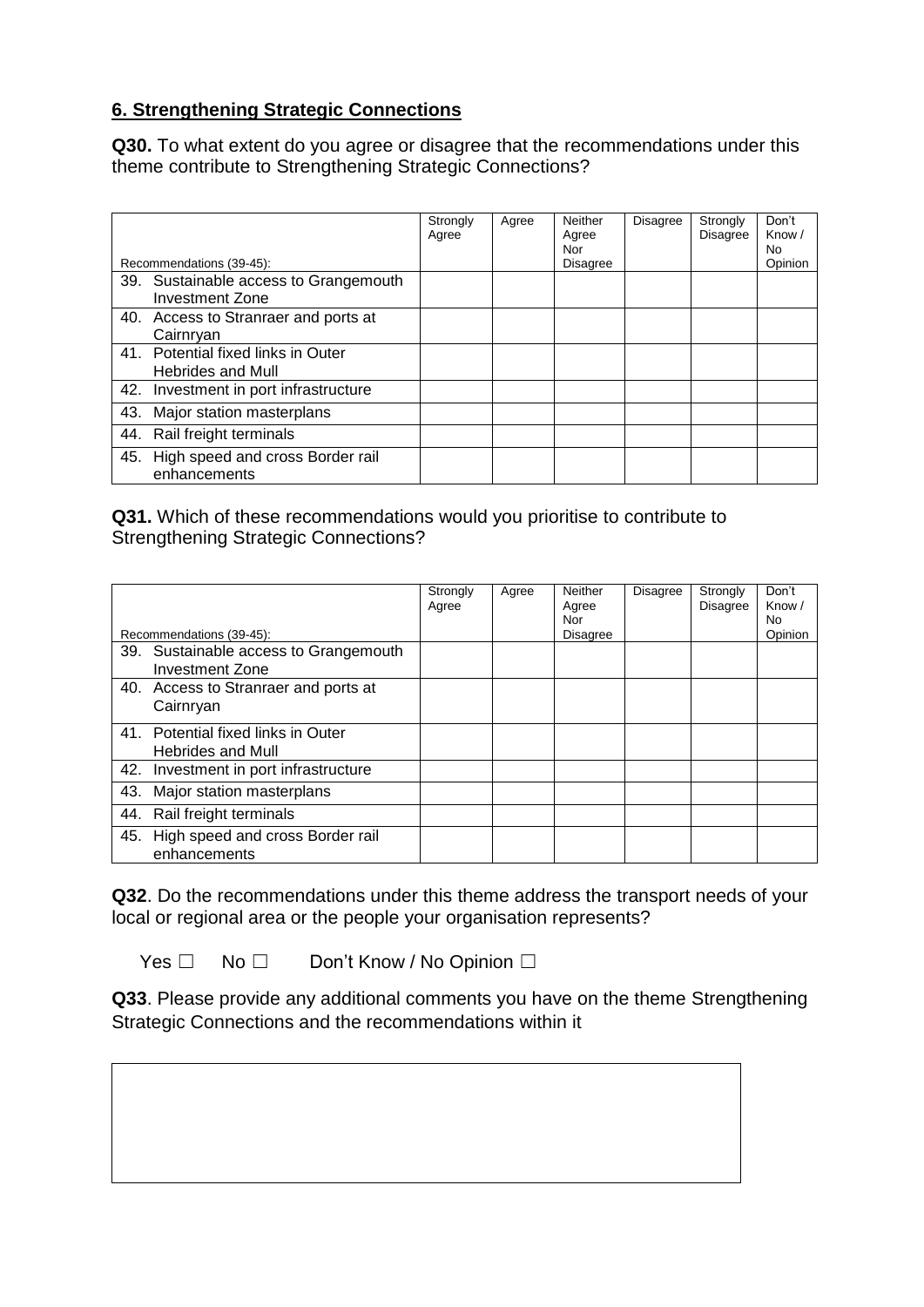# **STPR2 RECOMMENDATIONS AND OTHER SCOTTISH GOVERNMENT POLICY**

STPR2 recommendations aim to contribute to five key objectives that are consistent across Scottish Government Policy. These are:

- takes climate action
- addressing inequalities & accessibility
- improving health & wellbeing
- supporting sustainable and inclusive economic growth
- improving safety & resilience

This ensures that STPR2 recommendations:

- align with relevant Scottish Government policy, delivery and investment plans in order to help deliver their priorities
- help to deliver the priorities set out in the National Transport Strategy (NTS2) and its Delivery Plan
- meets the transport planning objectives and stated purpose of STPR2 (as identified by the STPR2 development process)

**Q34.** Prior to this consultation were you aware of the list of Scottish Government policies below, which STPR2 aligns with and supports?

|                                                      | Yes | No. | Don't Know /<br>No opinion |
|------------------------------------------------------|-----|-----|----------------------------|
|                                                      |     |     |                            |
| Take action against climate change                   |     |     |                            |
| Decarbonising transport                              |     |     |                            |
| Reducing car use                                     |     |     |                            |
| Encouraging greater walking, wheeling and cycling    |     |     |                            |
| Addressing inequalities, such as:                    |     |     |                            |
| Child poverty<br>$\bullet$                           |     |     |                            |
| Affordability of transport<br>$\bullet$              |     |     |                            |
| Access to transport<br>$\bullet$                     |     |     |                            |
| Transport as an enabler of inclusive economic growth |     |     |                            |
| Providing a safe transport system                    |     |     |                            |
| Providing a reliable and resilient transport system  |     |     |                            |

**Q35**. Prior to this consultation were you aware of the Scottish Government policy documents to which STPR2 aligns with and supports?

|                                             | Yes | No. | Don't Know /<br>No opinion |
|---------------------------------------------|-----|-----|----------------------------|
| <b>National Transport Strategy 2 (NTS2)</b> |     |     |                            |
| <b>National Planning Framework (NPF4)</b>   |     |     |                            |
| Climate Change Plan Update & Route Map      |     |     |                            |
| Infrastructure Investment Plan              |     |     |                            |
| <b>Just Transition</b>                      |     |     |                            |
| Cleaner Air for Scotland 2 & Delivery Plan  |     |     |                            |
| <b>National Performance Framework</b>       |     |     |                            |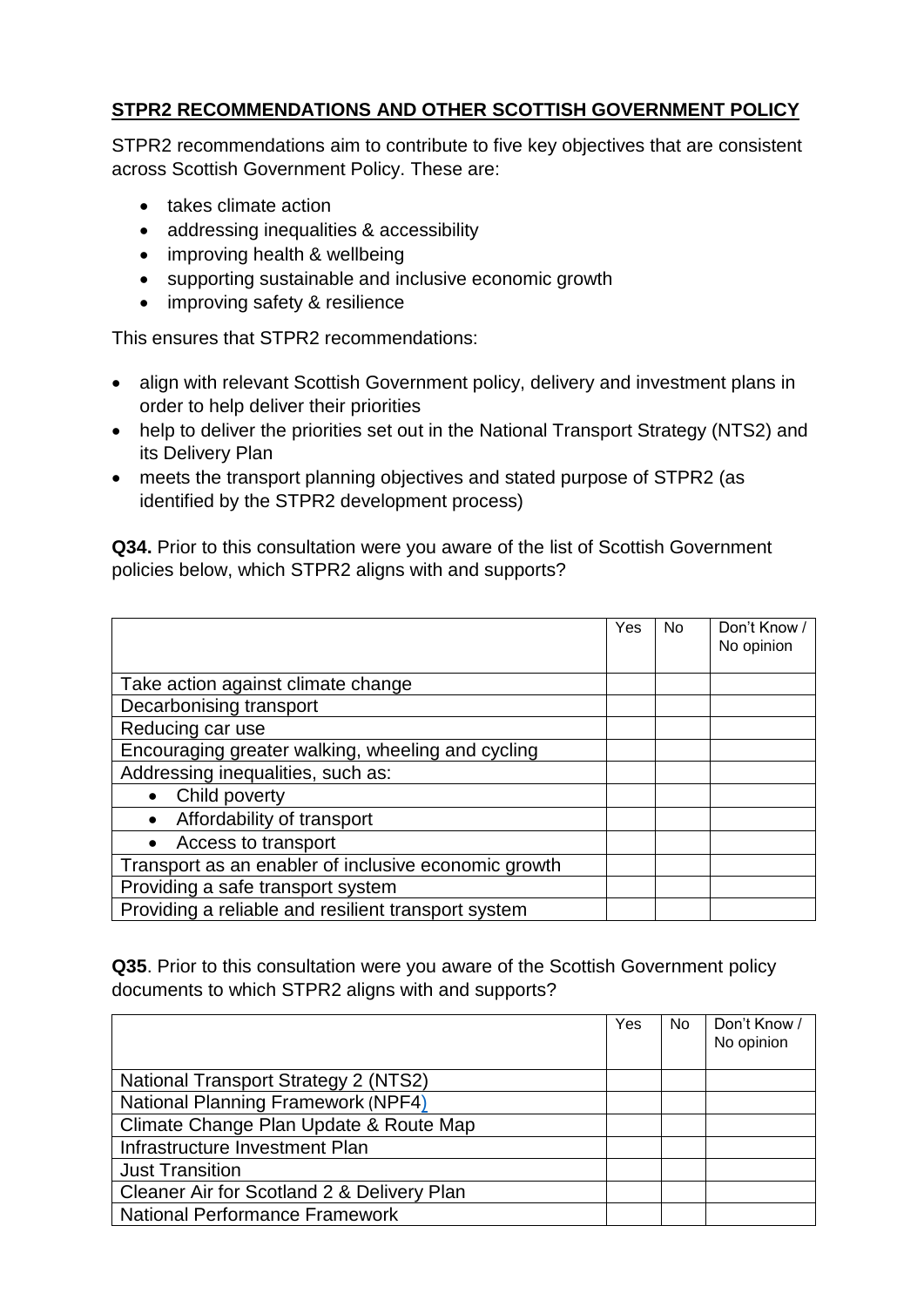**Q36.** To what extent do you agree or disagree that the STPR2 recommendations reflect and will contribute to the aims of government policy?

- □ Strongly agree
- ☐ Agree
- ☐ Neither agree nor disagree
- ☐ Disagree
- □ Strongly Disagree
- ☐ Don't Know / No Opinion

**Q37**. Please provide any additional comments you have on the STPR2 recommendations' contribution to Government policy?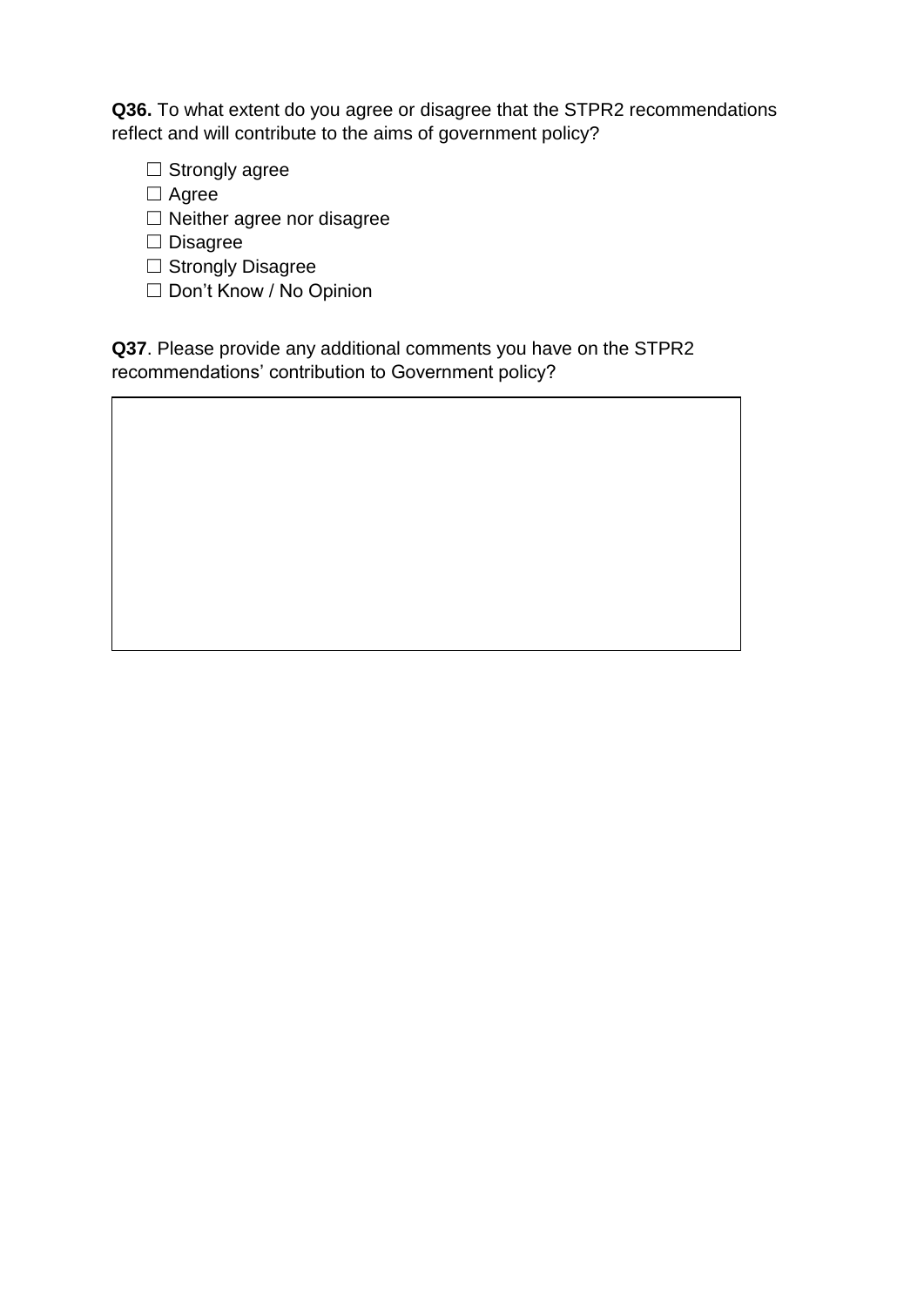# **Strategic Environmental Assessment (SEA) & Other Impact Assessments**

A statutory Strategic Environmental Assessment (SEA) ensures the potential impact of transport projects on the environment are considered by STPR2. Other impact assessments, which have been undertaken to review how STPR2 can have a positive impact on groups in society as part of STPR2, are listed below:

- The Strategic Environmental Assessment (SEA)
- Equality Impact Assessment
- Island Communities Impact Assessment
- Fairer Scotland Duty Assessment
- Child Rights and Wellbeing Impact Assessment

## **The Strategic Environmental Assessment (SEA)**

**Q38.** To what extent do you agree or disagree with the overall findings of the SEA?  

| $\Box$ Strongly agree             |
|-----------------------------------|
| $\Box$ Agree                      |
| $\Box$ Neither agree nor disagree |

- ☐ Disagree
- □ Strongly Disagree
- ☐ Don't Know / No Opinion

**Q39.** The SEA has reviewed plans, policies and programmes relevant to STPR2. Are there any others that should be considered?

Yes □ No □ Don't Know / No Opinion □

| If Yes is selected, please provide details here: |  |  |
|--------------------------------------------------|--|--|
|                                                  |  |  |
|                                                  |  |  |
|                                                  |  |  |
|                                                  |  |  |
|                                                  |  |  |

**Q40.** The SEA sets out the current national and regional baseline environment conditions and future trends. Do you have any comments on this baseline data? 

Yes □ No □ Don't Know / No Opinion □

| If Yes is selected, please provide details here: |  |  |
|--------------------------------------------------|--|--|
|                                                  |  |  |
|                                                  |  |  |
|                                                  |  |  |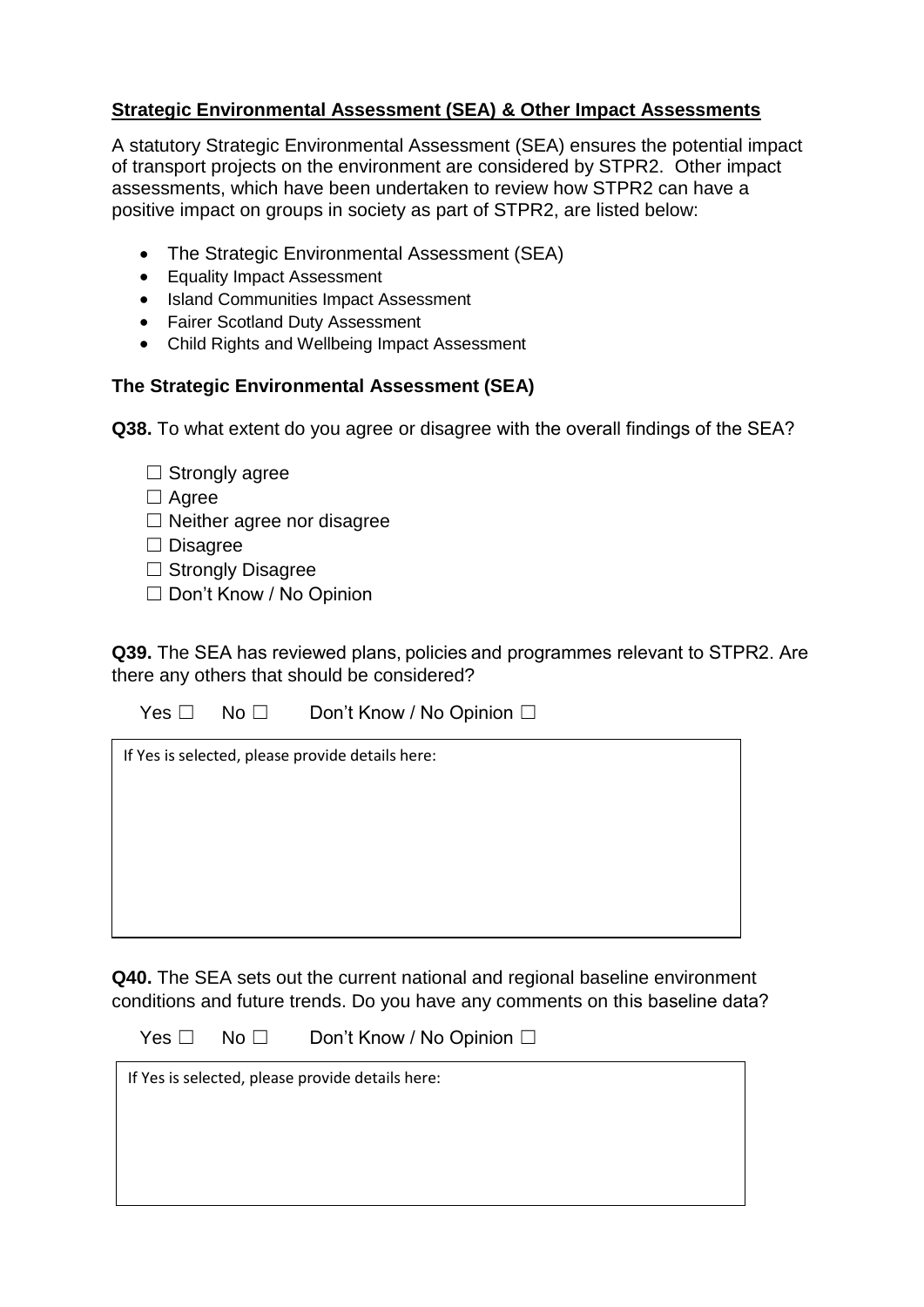**Q41**. Are there any particular issues, problems or opportunities you would like to mention that have not been captured within the SEA? 

Yes □ No □ Don't Know / No Opinion □

If Yes is selected, please provide details here:

#### **Other Impact Assessments**

**Q42.** Please provide any comments on the findings of the **Equality Impact Assessment** 

**Q43.** Please provide any comments on the findings of the **Island Communities Impact Assessment**

**Q44.** Please provide any comments on the findings of the **Fairer Scotland Duty Assessment**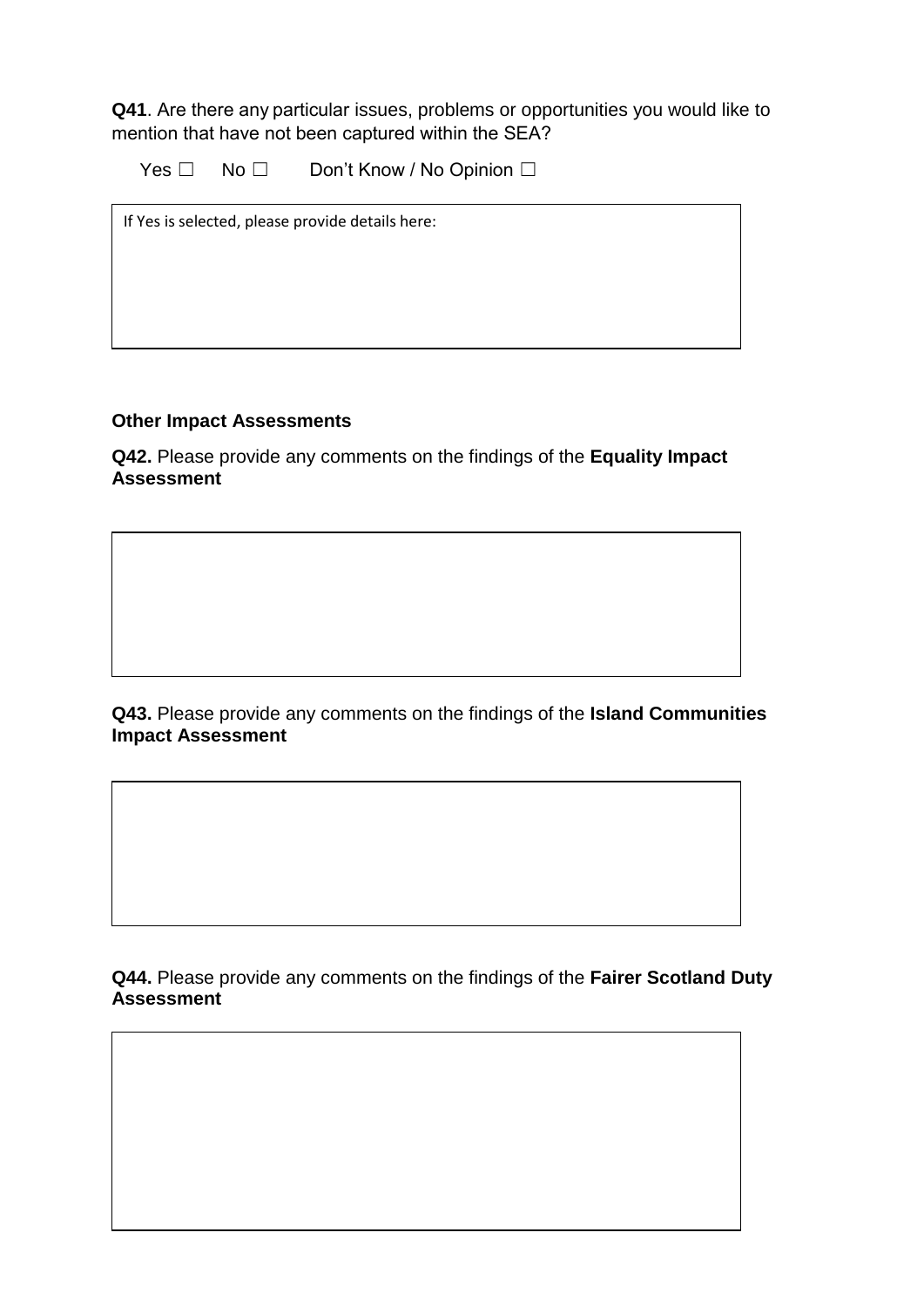**Q45.** Please provide any comments on the **Child Rights and Wellbeing Impact Assessment**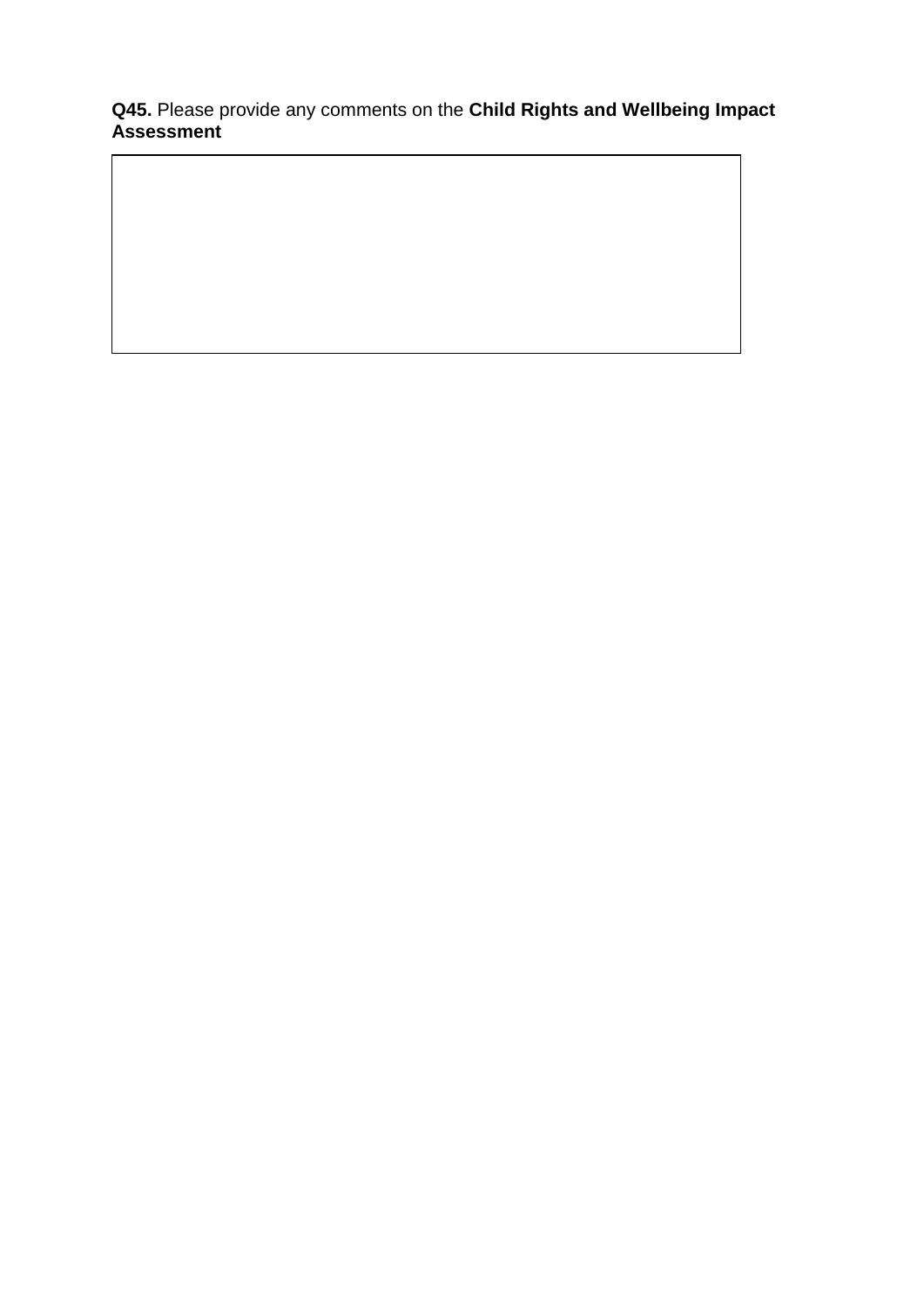#### **SECOND STRATEGIC TRANSPORT PROJECTS REVIEW (STPR2)**

#### **RESPONDENT INFORMATION FORM**

**Please Note** this form **must** be completed and returned with your response.

To find out how we handle your personal data, please see our privacy policy: <https://www.gov.scot/privacy/>

Are you responding as an individual or a Business / Organisation?

 $\Box$  Individual

 $\Box$  Business / Organisation

Full name or Business / Organisation name

| Address              |  |  |
|----------------------|--|--|
| Postcode             |  |  |
| Email                |  |  |
| Local Authority Area |  |  |

#### **Can you confirm that you are authorised to respond on behalf of your Business / Organisation?**



Transport Scotland would like your permission to publish your consultation response. Please indicate your publishing preference:

#### **Information for businesses and organisations:**

The option 'Publish response only (without name)' is available for individual respondents only. If this option is selected, the organisation name will still be published.

If you choose the option 'Do not publish response', your organisation name may still be listed as having responded to the consultation in, for example, the analysis report.